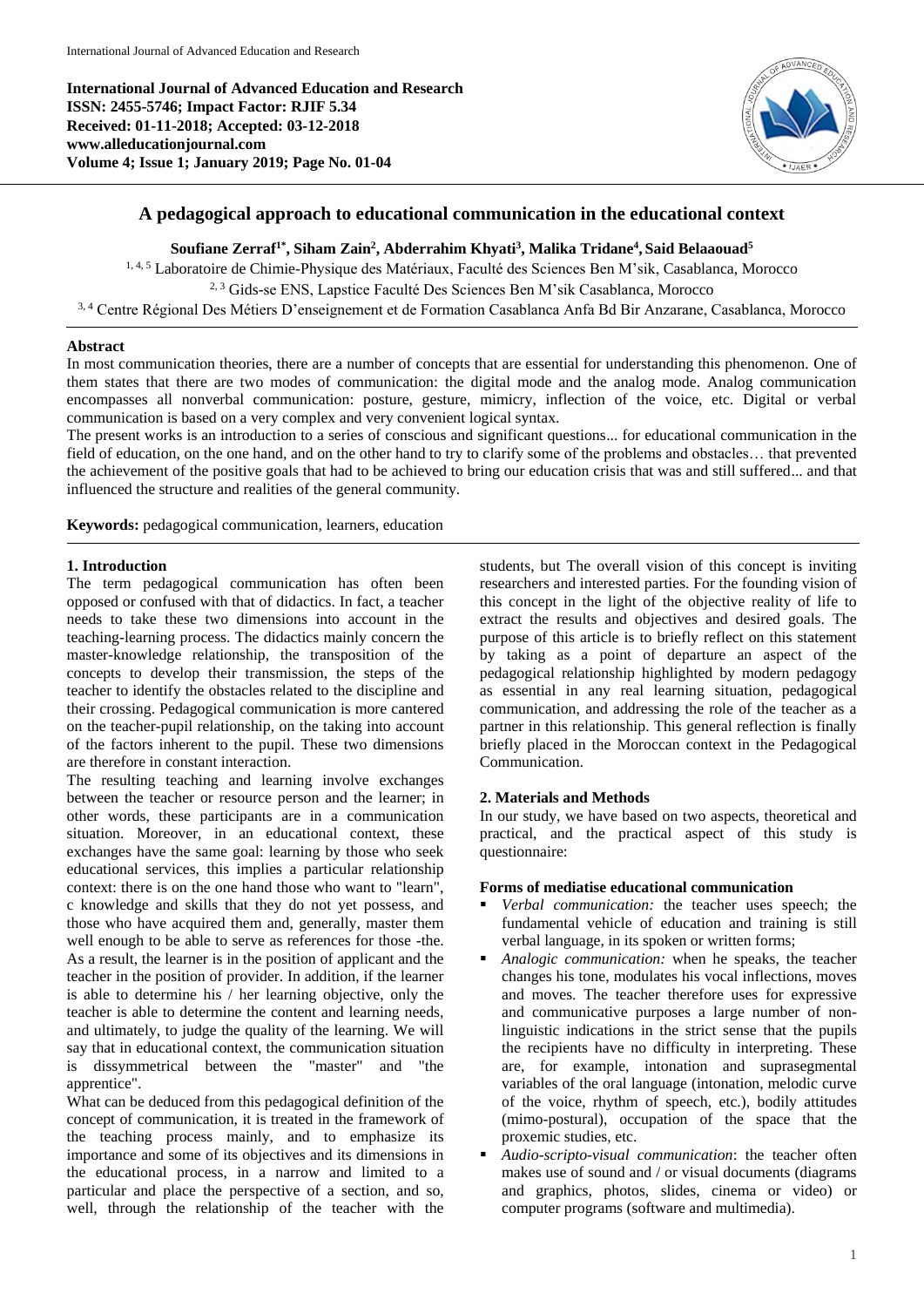#### **Didactic triangle and educational communication**

The didactic structure consists of 3 poles: the teacher, the student, the knowledge. Didactics is interested in the interactions between these three poles that manifest themselves in teaching situations. "The specific nature of the knowledge at stake, the relationship with them by the teacher and the students, the evolution of these relationships in the course of teaching, these are the essential elements studied by didactics". The didactic triangle represents the relationships between teacher, student and knowledge. It is impossible to imagine the educational process outside the didactic or pedagogical triangle.

The relationship between teacher and student relationship teacher, as the teacher who does not have a minimum skill bonus: cultural, strategy and communication cannot make disciples engaged in the lesson. And the same for the students. (Meirieu, 2004)<sup>[9]</sup> talked about triangle pedagogy, and emphasized the need to avoid falling into some of the gaps that are exposed during the teacher's planning and realization if the focus, in this triangle, the drop of course material in moving or focuses on the same teacher and the transmission of knowledge or focus on the student and neglects the other parts.

Given that the communication process is ranked among the most noticeable in terms of the relationship between the learner and the teacher, or between the students themselves, it was necessary to study the different styles of communication within this triangle to determine the various forms of communication that characterize the educational process, or to determine their effectiveness, highlighting its impact on academic performance.

All of these considerations above suggest assigned to the size of the teacher's tasks and confirm the weight of his position in the triangle pedagogy, but this has been filled is the other space, given the interests of researchers in the field of Effective teaching in order to improve its pedagogy of performance within educational institutions, and make it the largest contributor to the required effectiveness, the shift in touch analysis and study ways to improve the theoretical position and practical composition setup to keep pace with rapid scientific and technological advances and to gain better skills and possible methods to achieve effective teaching process.



**Fig 1:** Diagram of the educational triangle of Jean Houssaye  $(1988)$ <sup>[10]</sup>.

In his model of pedagogical understanding, (Houssaye 1988) [10] defines any pedagogical act as the space between three vertices of a triangle: the teacher, the pupil, the knowledge. Behind the knowledge lies the content of the training: the subject, the program to be taught. The teacher is the one who has a few strides ahead of the learner who transmits or makes learning knowledge. As for the student,

he acquires knowledge thanks to a pedagogic situation, but this knowledge can also be know-how, know-how, knowhow to act, to make known... The didactic relationship is the relationship between teacher with knowledge and that allows him to teach. The pedagogical relationship is the relationship between the teacher and the student, which allows the process to be formed. The learning relationship is the relationship that the student will build with knowledge in his approach to learning

## **3. Results & Discussion**

The future teacher must master pedagogical communication, develop his / her cultural level, learn to solve teaching problems by taking into account age differences, types of learners being placed in various pedagogical situations, being able to apply various forms, methods and means of work, to know well the basic principles of modern didactics. Educational communication is possible only if the teacher knows how to carry out communication in general. At the same time, he must possess specific communication skills, to solve teaching problems.

The teacher interprets and imposes meanings, but he also speaks and shares; in short, he communicates something to others. Communication is constantly at the heart of pedagogical action. It is not something that comes to add to the action, it is the action itself as lived by teachers and students. This simple fact makes it possible to understand why the expressive and communicative qualities of teachers' personalities play such an important role in teaching: these are qualities (empathy, humor) referring to the communicative nature of pedagogical action, in which the personality of the teacher becomes a real means of communication, a kind of working tool. According to the traditional model, classroom communication takes place in a linear pattern where a transmitter transmits a message to a receiver through a certain channel or medium. But without going into a detailed analysis of pedagogical communication, it is clear that things do not go exactly like this. They are closer to the "orchestral model" developed by the "new communication" (now 50 years old!) And used by researchers in the social sciences, particularly in psychology, anthropology and sociology (Bateson, G & Winkin, Y. 1984) <sup>[1]</sup>. For example, it is clear that communication is not one-way because students communicate with teachers. In fact, much of the student work also involves interpreting what the teacher wants and means. Students also communicate with each other, either in pairs or in larger groups, encompassing the entire student body.

The teacher must control this communication, which sometimes seems peripheral to the one he wants to impose on the group, for example by interrupting it, using it for his benefit. Then, as far as the message is concerned, it can be said that it is constantly poly semantic. Far from being limited to the transmission of information or a clear message, it deals with several messages at the same time: the subject to learn, of course, but also the ways to go about it, the ways of doing things. To hold, on what the professor accepts or refuses. In summary, the teacher immersed in the pedagogical work in class develops significant interactions with the students according to a task in which three central activities are constantly intertwined:

 Activate an interpretation activity that happens as it happens;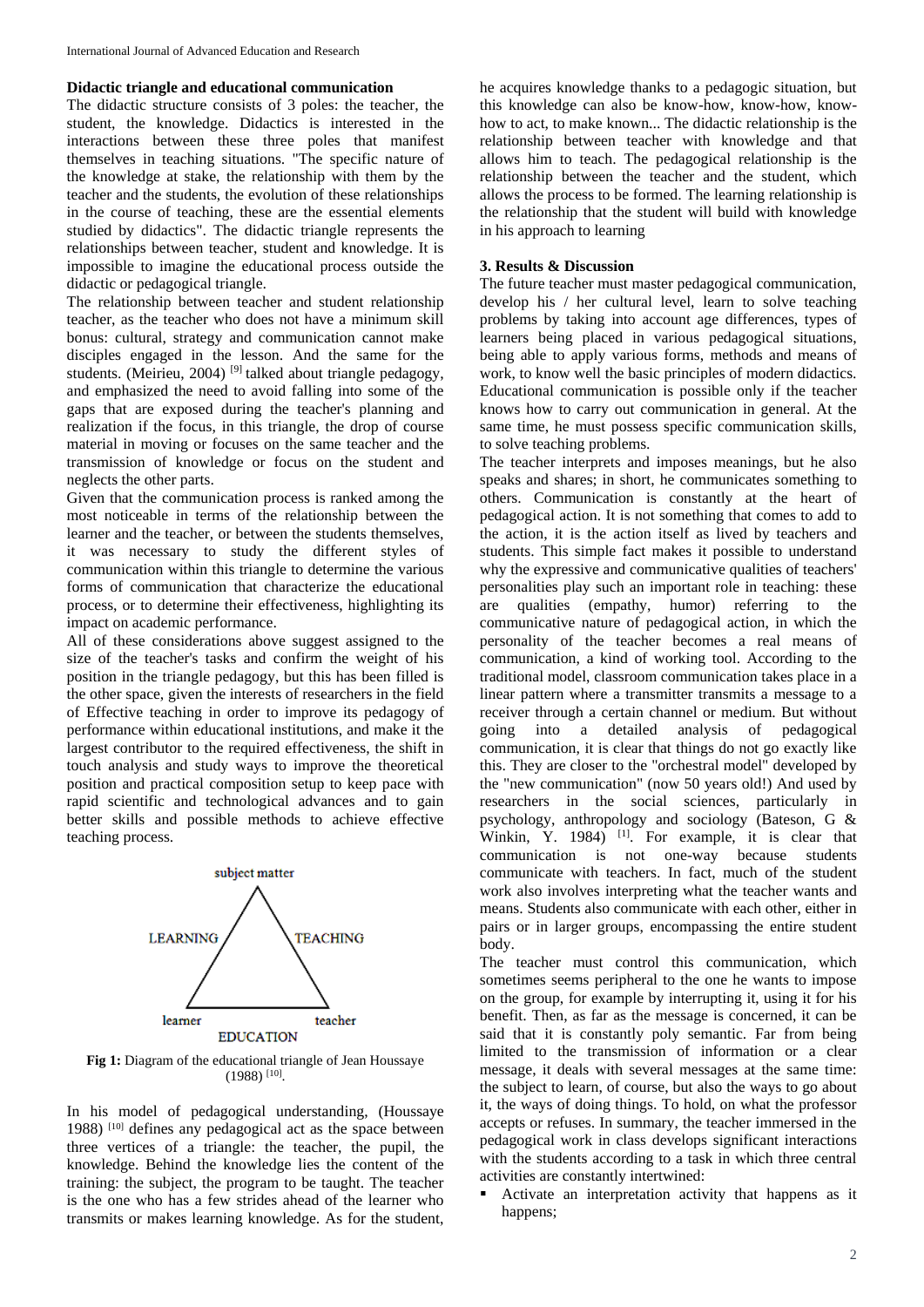- An activity of constant imposition of meanings;
- Finally, an activity involving a complex communication process with students.

However, to understand the importance of these phenomena, it must be remembered that these pedagogical situations are repeated every school day for nearly 16 years for students. These modes and practices of communication thus exert a durable and profound action: they are the ones who make possible the socialization of school pupils, their education to the forms of the instituted thought and their schooling to the knowledge and skills at the base of the social and economic life.

# **The interpretation**

As shown by the numerous studies on the thought of (Calderhead, 1996; Clandinin & Connelly, 1995; Clark & Peterson, 1986; Handal & Vaage, 1994)  $^{[2, 5]}$ , teachers are interpreters of what is happening in class. But this interpretive activity is not limited to written or spoken speech. Teachers must constantly "read and interpret" the class, student movements, their reactions, their progress, their motivations. In this respect, much of what is called pedagogy is a work of interpretation: the teacher has expectations, preconceptions (so-called prior knowledge in cognitive psychology), from which he interprets and understands what is happening in the classroom. To teach is therefore to interpret the current activity according to meanings that make it possible to give meaning to what is happening. A teacher is, in a way, a "reader of pedagogical situations"; he is constantly on the lookout for the slightest deviations to which he must improvise an answer on the spot. His improvisation depends on his experience, his knowledge of the students and the history of the (Tochon, 1993) [6] .

#### **The imposition**

But teachers do not just interpret, they also make sense, they direct the educational communication and thus help to orient the current program of action according to the meanings they privilege. From this point of view, pedagogical communication is always unbalanced and engages power relations: contrary to the idea that teaching is exclusively a process of information processing or a process of building knowledge, we think that this is largely a process of imposing meanings. The teacher works with a priori that he knows something that students do not know and those they must learn, and this something (rules, knowledge, etc.), it is up to him to impose it in class. As a taxation process, instructional and educational communication works as well in terms of forms and codes of communication as its content and standards (Bourdieu, 1982)  $[7]$ . The imposition of meanings is all the more important since the teacher is a worker whose tools and work mandate are, for the most part, composed of Significant Significant Materials and Significant Goals (Durand, 1996)<sup>[8]</sup>. A doctor also imposes meaning on his patient, for example by stating that he suffers from such an illness. But the teacher works so to speak with meanings, on meanings, through meanings. Its basic material is discourse, knowledge, knowledge, rules, norms, in short, realities endowed with meaning, semantic, symbolic or semiotic realities: its action is therefore of the order of sign and meaning rather than mere behavior.

## **Communication and understanding of the instructions**

The teacher must be able to teach not only his discipline but also the didactics of his discipline which corresponds to the art of transmitting knowledge, that is, knowing how to build teaching and learning situations.. But that's not all. He must also know how to lead a class which corresponds to the notion of pedagogic communication between the learner and the teacher. Thus the teacher responds to a dual responsibility. By bringing students to a certain degree of knowledge in a given discipline, he exercises his responsibility as a teacher and trainer. And in this context he is led to exercise an educational and ethical responsibility. These responsibilities the teacher exercises at three levels: in his class, in the school and within the education system. But in recent years we are witnessing profound upheavals. Industrial companies evolve with the transformation of the production apparatus (new technologies, IT, automation) as well as, at the same time, the organization of work, trades and people. It is an economic revolution that we are witnessing and which poses many social problems that are all the more difficult as we are in times of crisis and unemployment. Economic crisis but also socio-political crisis that is deeply felt in the education system especially at the level of colleges and vocational and technical colleges.

In Moroccan high schools and colleges where we are confronted in recent years with problems of behavior and absenteeism. This is why this year two working commissions were asked for by the outcome of the councils. During the 2016-2017 school years, two surveys were conducted in the school with high school teachers MOULAY IDRISS.

Survey on '' student absenteeism '' and questionnaire on 'student behavior'.



TC: first year high school Moroccan; 1BAC: second year high school Moroccan 2BAC: third year high school Moroccan.

Fig 2: Results of the survey on student absenteeism

The teachers, who responded to the survey, mainly believe that absenteeism is low to medium in their classes. However, a quarter of the answers give it as important. This seems to indicate a drift of students toward absenteeism and awareness on the part of teachers of this phenomenon. Although the means put in place so far to cope with it have made it possible to contain this phenomenon, it is still necessary to exercise great vigilance and to acquire the means to stop it. Absenteeism is more important in terminal and in sections of T.C.